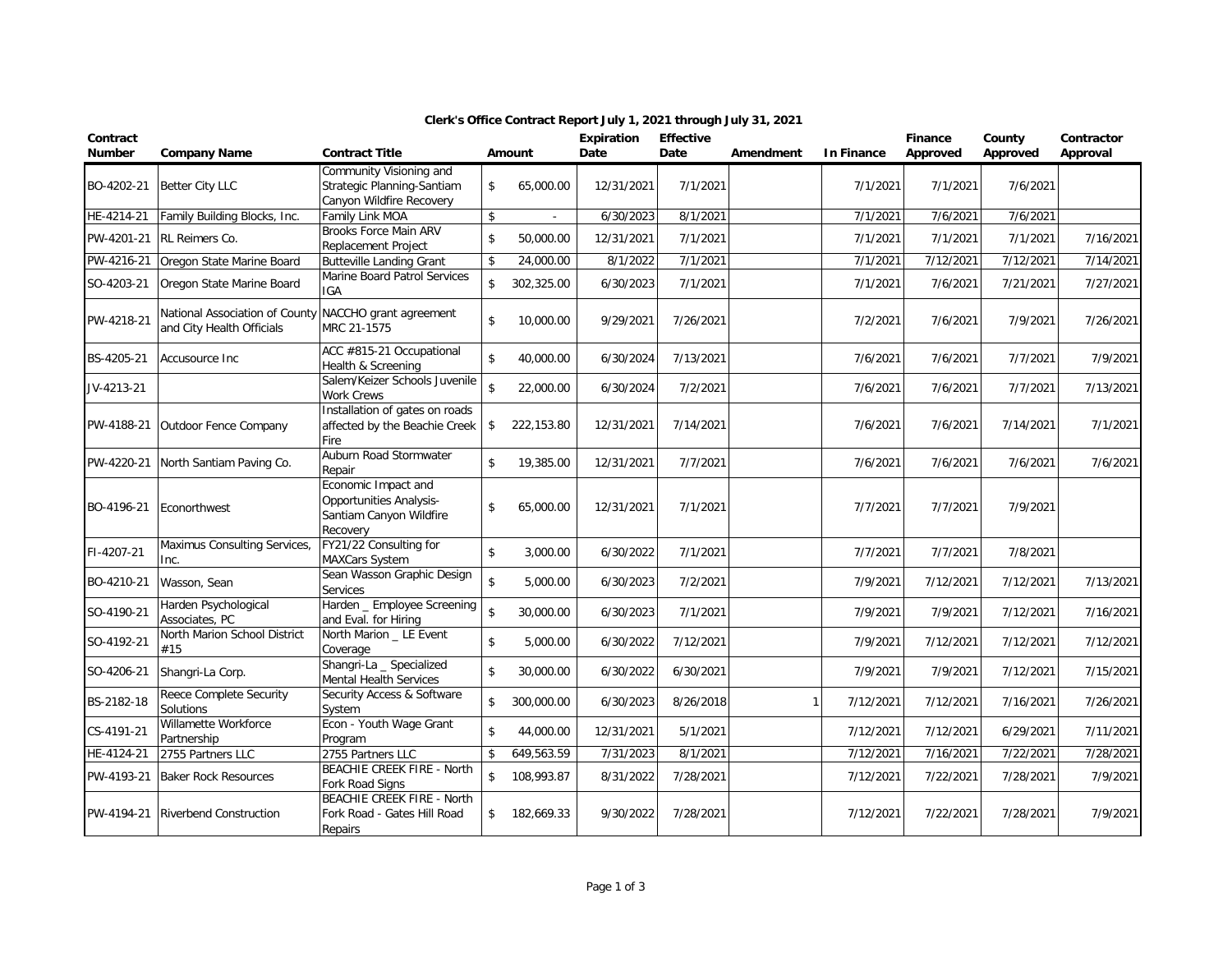| BS-4198-21 | <b>TraneOregon</b>                                    | IT SERVER AC REPLACEMENT                                                                                  | \$                 | 178,267.00     | 6/30/2022  | 6/21/2021             | 7/14/2021 | 7/22/2021 | 7/29/2021 |           |
|------------|-------------------------------------------------------|-----------------------------------------------------------------------------------------------------------|--------------------|----------------|------------|-----------------------|-----------|-----------|-----------|-----------|
| PW-4185-21 | Emery & Sons Construction<br>Group                    | 2021 Sidewalk - ADA<br>Improvements                                                                       | \$                 | 408,876.25     | 2/25/2023  | 7/28/2021             | 7/14/2021 | 7/15/2021 | 7/28/2021 | 7/6/2021  |
| PW-4219-21 | Oregon Department of<br>Transportation                | ODOT 35014 - STBG funds<br>exchange Master Agreement                                                      | \$                 |                | 9/30/2024  | 8/16/2021             | 7/14/2021 | 7/15/2021 | 7/28/2021 | 8/16/2021 |
| PW-4222-21 | West Consultants, Inc.                                | A&E services contract for<br>hydraulic studies for the Butte<br>Creek Bridge project                      | \$                 | 16,856.81      | 12/31/2022 | 7/20/2021             | 7/14/2021 | 7/16/2021 | 7/16/2021 | 7/22/2021 |
| HE-4232-21 | Oregon Health Authority                               | IGA #171435 PSRB Tort<br>Liability                                                                        | $\mathbf{\hat{z}}$ |                | 6/30/2023  | 7/1/2021              | 7/15/2021 | 7/15/2021 | 7/29/2021 |           |
| PW-4233-21 | OVS Orchard & Vineyard<br>Supply                      | Detroit Road Stabilization                                                                                | \$                 | 10,000.00      | 12/31/2021 | 7/18/2021             | 7/16/2021 | 7/16/2021 | 7/16/2021 | 7/16/2021 |
| SO-4147-21 | Marion County District<br>Attorney                    | MCDA _ SB416 Pilot Program                                                                                | \$                 | 236,741.00     | 6/30/2023  | 7/1/2021              | 7/16/2021 | 7/19/2021 | 7/28/2021 | 6/18/2021 |
| BO-4227-21 | Lyons Rural Fire Protection<br><b>District</b>        | Rebuilding Infrastructure                                                                                 | $\mathbf{\hat{S}}$ | 30,000.00      | 11/30/2021 | 7/25/2021             | 7/19/2021 | 7/19/2021 | 7/20/2021 | 7/27/2021 |
| PW-4119-21 | River City Environmental Inc                          | Transportation and Disposal of<br>Leachate Wastewater                                                     |                    | \$3,000,000.00 | 6/30/2026  | 9/6/2021              | 7/19/2021 | 7/19/2021 | 8/4/2021  | 8/9/2021  |
| PW-4120-21 | Finley-Buttes Landfill                                | Transportation and Disposal of<br>Leachate Wastewater                                                     |                    | \$5,600,000.00 | 6/30/2026  | 9/6/2021              | 7/19/2021 | 7/19/2021 | 8/4/2021  |           |
| PW-4121-21 | <b>Patriot Environmental Services</b>                 | Transportation and Disposal of<br>Leachate Wastewater                                                     |                    | \$5,600,000.00 | 6/30/2026  | 9/6/2021              | 7/19/2021 | 7/19/2021 | 8/4/2021  | 8/13/2021 |
| PW-4228-21 | <b>Unifirst Corporation</b>                           | <b>Brooks Uniform Services</b>                                                                            | $\mathbf{\hat{S}}$ | 10,000.00      | 7/31/2022  | 8/1/2021              | 7/19/2021 | 7/19/2021 | 7/19/2021 | 7/20/2021 |
| PW-4230-21 | Department of Land<br>Conservation and<br>Development | IGA for creation of a new<br>Multi-Jurisdictional Natural<br>Hazards Mitigation Plan for<br>Marion County | \$                 |                | 7/23/2024  | 7/23/2021             | 7/19/2021 | 7/19/2021 | 7/21/2021 | 7/23/2021 |
| PW-4226-21 | US Department of Agriculture                          | North Fork Park Fire Work                                                                                 | \$                 | 63,804.68      | 1/28/2022  | 7/31/2021             | 7/22/2021 | 7/22/2021 | 7/26/2021 | 7/28/2021 |
| PW-4231-21 | R Franco Restoration                                  | <b>Mowing Services</b>                                                                                    | $\mathbf{\hat{S}}$ | 10,000.00      | 7/30/2022  | 7/25/2021             | 7/22/2021 | 7/30/2021 | 7/30/2021 | 8/11/2021 |
| HE-4212-21 | Bridgeway Recovery Services,<br>Inc.                  | Provide Dedicated Co-<br><b>Occurring Counselors</b>                                                      | $\mathbf{\hat{S}}$ | 238,080.00     | 6/30/2023  | 7/1/2021              | 7/23/2021 | 9/1/2021  |           |           |
| HE-4236-21 | A WorkSAFE Service, Inc.                              | Perform Urinalysis Collection<br>Services for Specialty Courts                                            | $\mathbf{\hat{S}}$ | 189,600.00     | 6/30/2023  | 7/1/2021              | 7/23/2021 | 7/26/2021 | 8/4/2021  | 8/16/2021 |
| HE-4243-21 | Oregon Health Authority                               | PH IGA #170702<br><b>Environmental Health Services</b>                                                    | \$                 | 200,000.00     | 6/30/2023  | 6/30/2021             | 7/23/2021 | 7/26/2021 | 8/4/2021  |           |
| HR-1792-17 | Idea Learning Group                                   | <b>Custom Instructional Design</b><br>and Production Services                                             | \$                 | 500,000.00     | 6/30/2022  | 10/1/2017 C/O 2021-01 | 7/23/2021 | 7/27/2021 | 8/4/2021  | 8/4/2021  |
| PW-4245-21 | David Evans & Associates Inc.                         | Beachie Creek Fire canyon<br>recovery project management                                                  | \$                 | 99,800.00      | 12/31/2022 | 8/3/2021              | 7/26/2021 | 7/26/2021 | 7/27/2021 | 8/3/2021  |
| JV-4244-21 | Oregon Youth Authority                                | #14710 JCP Basic and<br>Diversion                                                                         |                    | \$1,982,092.00 | 6/30/2023  | 7/1/2021              | 7/27/2021 | 8/2/2021  | 8/11/2021 |           |
| PW-4268-21 |                                                       | Right of Way Agreement with<br>Willamette Intermodal Group,<br>LLC for Lebrun Road                        | \$                 |                | 12/31/2023 | 7/28/2021             | 7/28/2021 | 7/28/2021 | 7/28/2021 | 7/29/2021 |